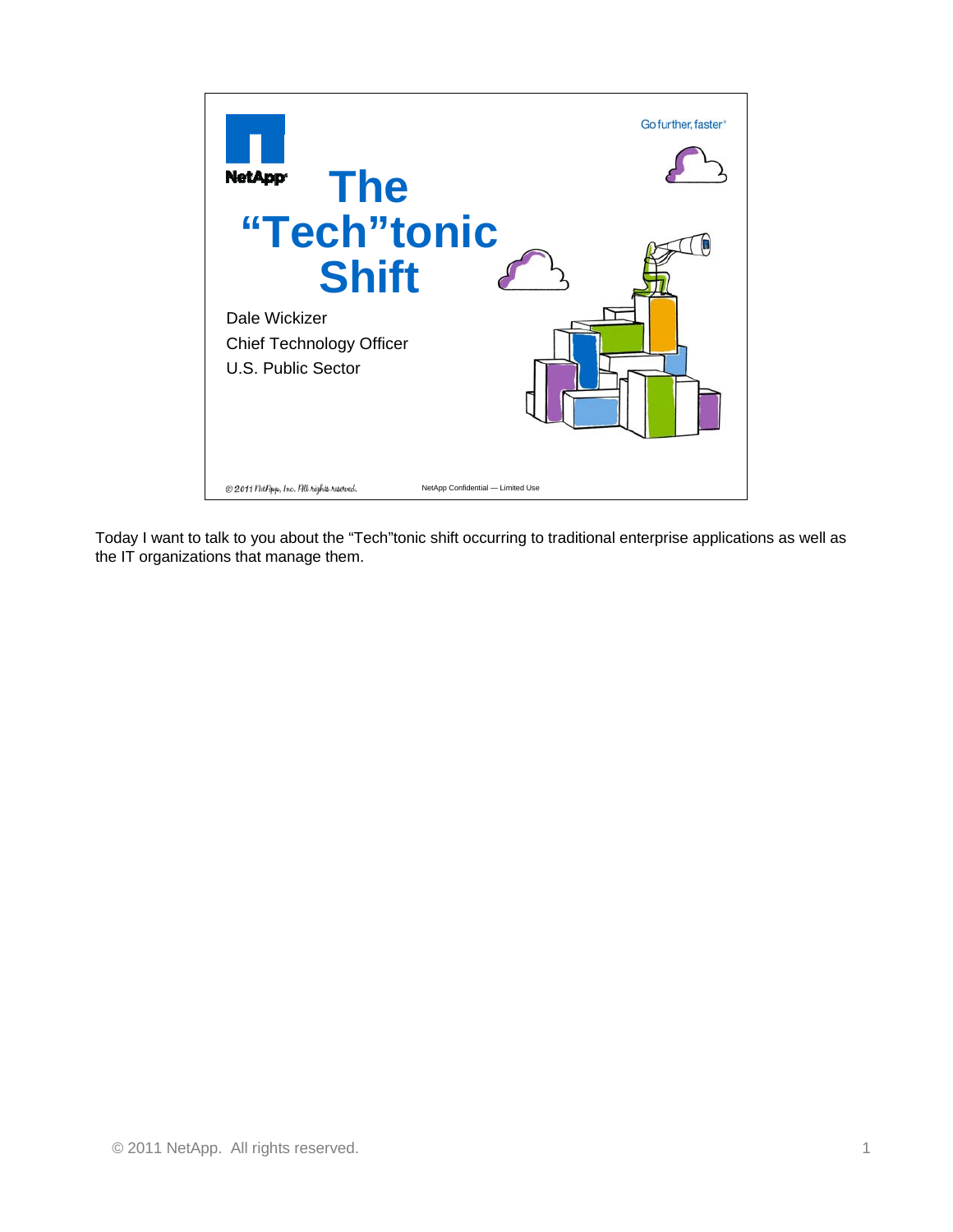

That shift is being driven by an explosion of data being generated and consumed in the world.

Data has grown by a factor of 9 over the past 5 years, crossing 1.2 ZB for the first time! (If anyone wonders what 1.2 ZB is, Wikibon has this great graphic, showing it is the equivalent of 75 billion fully loaded iPads, stacked end-to-end and side-by-side, covering Wembley stadium, in a column more than 4 miles high). This year it will grow to 1.8 ZB.

More than 90% of this data was unstructured and much of machine generated, in response to data stored by end users.

Over the next decade, this data growth is expected to accelerate, increasing by a factor of 50. Over the same time, the number of files is expected to increase by more than a factor of 75, which will break most traditional file systems.

Sadly, the number of IT professionals will only grow by less than 50% and IT budgets will remain relatively flat!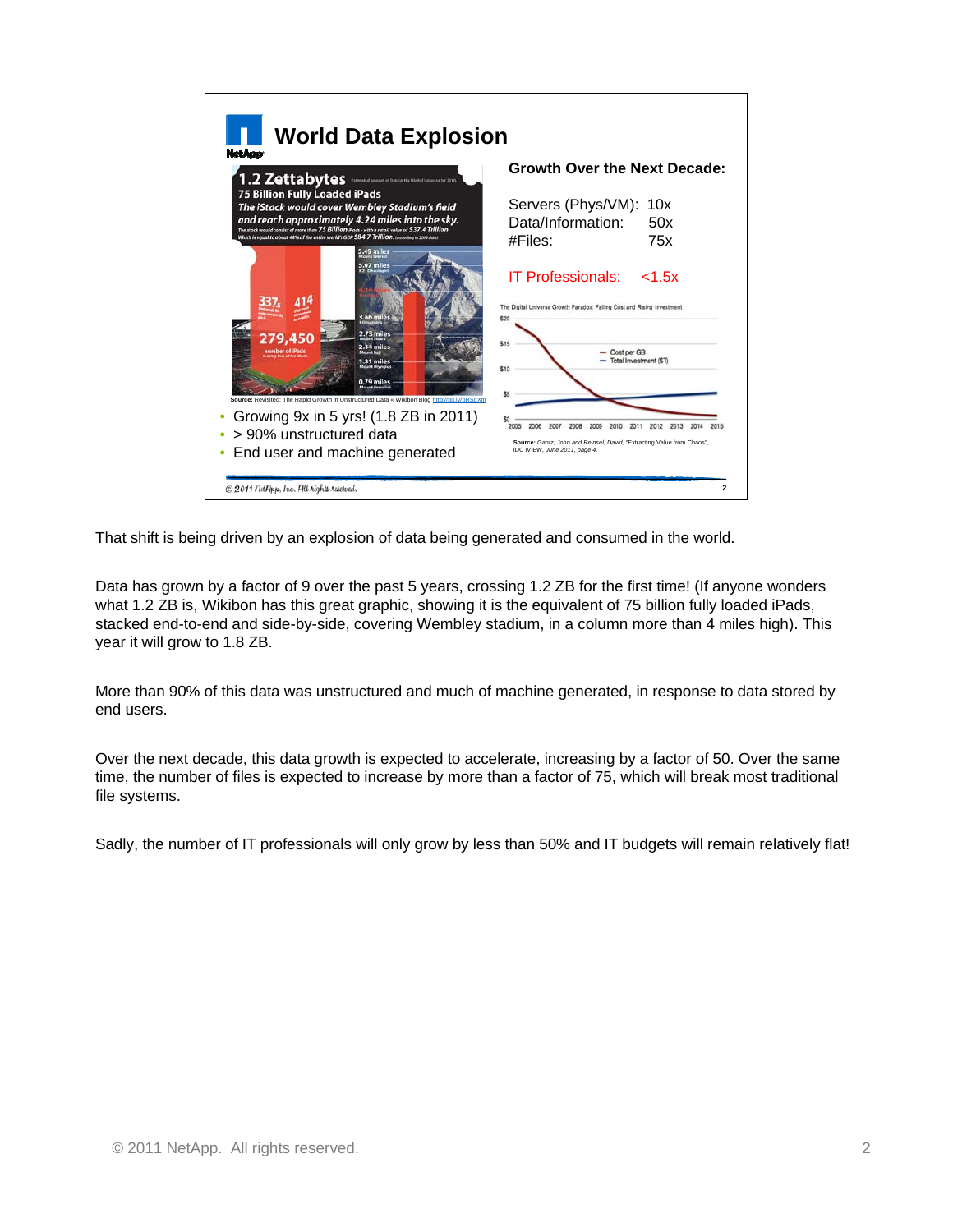

Because organizations don't know what to throw away, they are keeping data perpetually. This is putting a great strain on both enterprise IT organizations and the traditional infrastructure and application vendors that supply them.

In fact, I would argue that the earth has already shifted beneath them; the foundation is cracked.

Here is a graph of performance vs. data structure, where I have plotted various types of workloads.

Today's business systems are generally built around highly structured database schemas, built to answer well known business questions very quickly. The infrastructures that support them, particularly the storage, are optimized for small block, random I/O.

With the increasing shift to large amounts of unstructured data to manage, most of it rich media data, the traditional database applications not as effective, for several reasons:

- Large amounts of unstructured data resist being stuffed into structured database applications

- Increasing numbers of unstructured files quickly reach the inode limitations of the file systems running under these applications, requiring them to be split into multiple instances.

- Lastly, rich media requires scale out storage technologies than can handle very high sequential workloads, in addition to small block, random I/O. These scale out storage systems leverage cheap SATA disk drives that are optimized for sequential workloads, along with some type of flash-based caching to handle small block, random read workloads, such as metadata.

write schemas that are riglevant. Hence we see increased use of high speed analytics. And, as the data goes, so goes the metadata (the data about the data). How does one search, index and find answers in all that data, particularly across distributed repositories? The pace at which business questions are changing is accelerating and a lot of the data is more "real time", making it difficult for DBAs to keep up and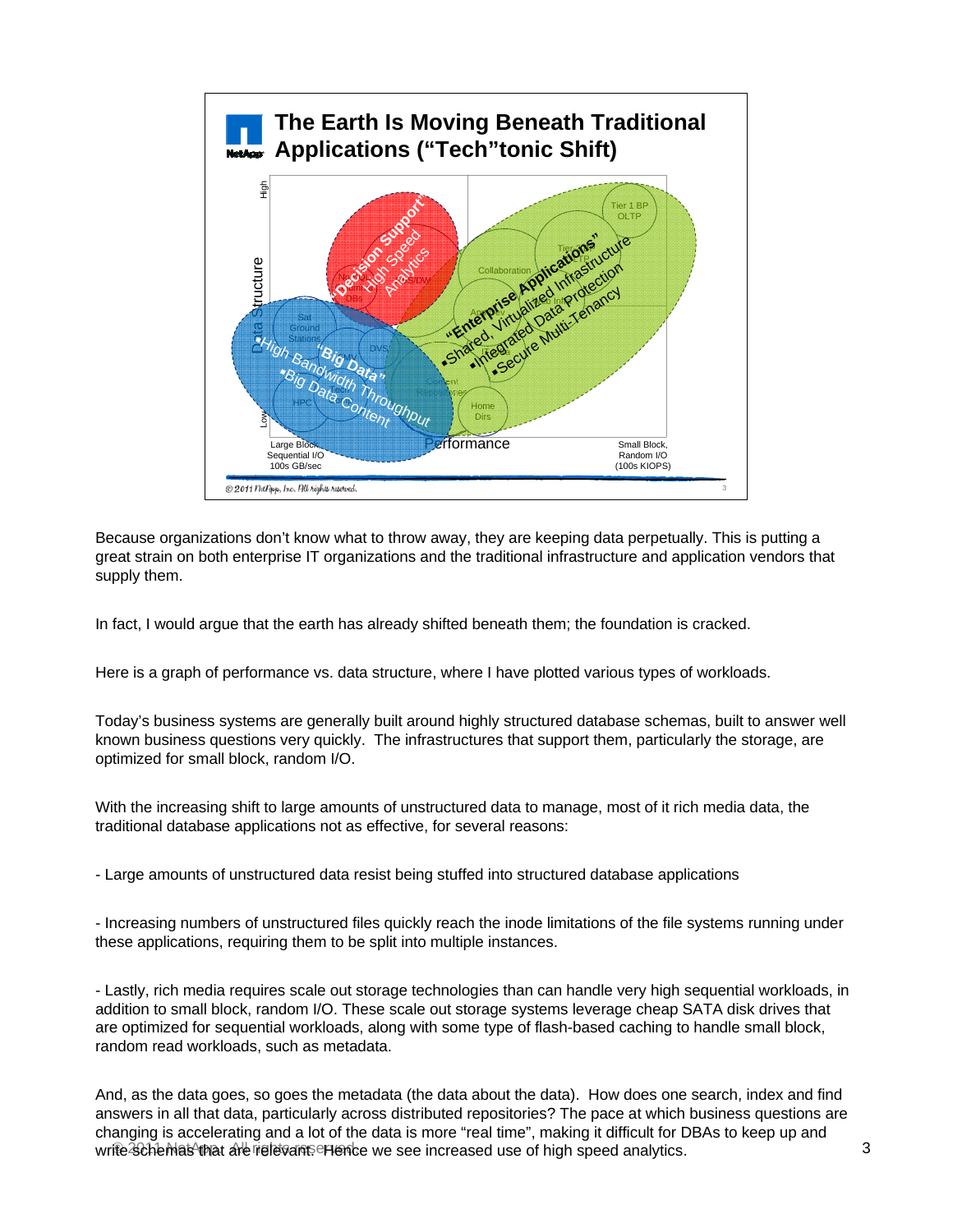

We already see enterprises beginning to adopt High Speed Analytics and and scale out storage technologies to provide new Decision Support methodologies.

We see new non-traditional NoSQL and columnar database applications coming online everyday, like MongoDB, Cassandra, ParAccel and Hbase. These applications leverage the fast search and index capabilities of Hadoop. They are able to process workloads 100 times faster than Teradata, Netezza or Oracle Exadata over all types of data (structured and unstructured) at a fraction of the cost.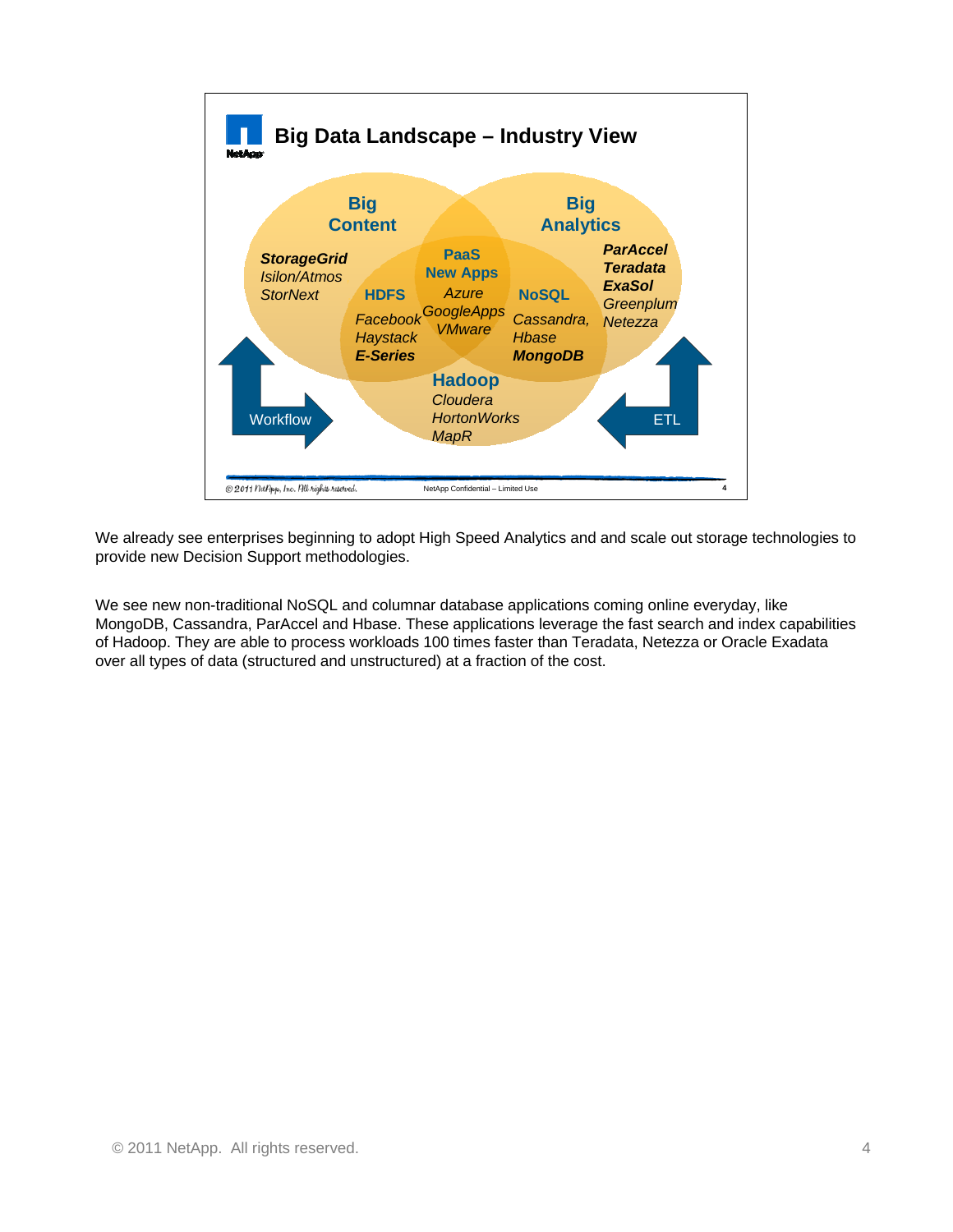|  | So What?                                                                                               |
|--|--------------------------------------------------------------------------------------------------------|
|  | Impacts of Big Data In Large Enterprises:                                                              |
|  | Increased tendency toward distributed repositories                                                     |
|  | Network bandwidth will lag behind demand<br>-                                                          |
|  | Access data where it "lives" vs. from central repository, saving time,<br>bandwidth and money          |
|  | ■ Metadata Management                                                                                  |
|  | Distributed repositories put more strain on the metadata layer                                         |
|  | Shift away from traditional database / enterprise applications                                         |
|  | Shift toward NoSQL / MapReduce based metadata solutions                                                |
|  | Data Management                                                                                        |
|  | Shift toward object-based storage with POSIX-compliant & CDMI access, to<br>overcome inode limitations |
|  | Data Center Challenges                                                                                 |
|  | Denser ( $> 1.8$ PB), heavier ( $> 3000$ lb), power hungry ( $> 15$ KW) racks                          |
|  | Containerized DCs more efficient cost effective than traditional DCs                                   |

## So What?

Well there are several trends that Big Data will drive in large enterprises:

- Higher bandwidth data will result in more, large distributed repositories as network bandwidth lags behind. Tendency will be access data where it is generated and lives, vs moving it to a central location to save time, money and bandwidth.

- As already mentioned, unstructured data puts a strain on existing enterprise applications. There is already a shift beginning towards disruptive solutions based on NoSQL and MapReduce; distributed repositories put even more strain on the metadata layer. Look for a shakeup in the application vendor space as traditional vendors get kicked to the curb.

- Similarly the glut of more data will put strain on IT organizations, both from a management and an environmentals standpoint. Dense, object-based storage and new containerized data centers are cost-effective and efficient means that can help.